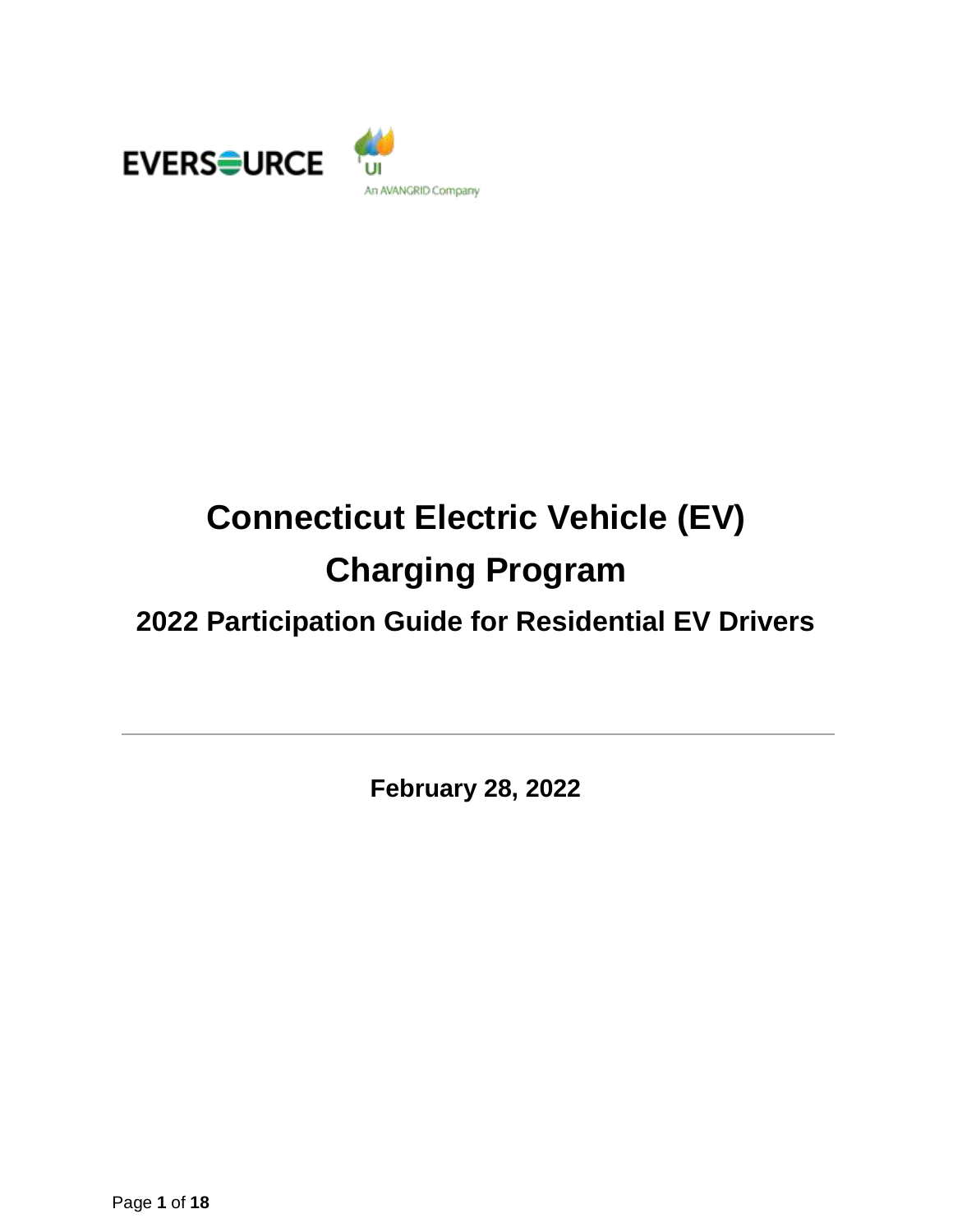## **Table of Contents**

| Section 1: Introduction                                              | 3                                                     |
|----------------------------------------------------------------------|-------------------------------------------------------|
| Section 2: Definitions                                               | 4                                                     |
| Section 3: Program Description                                       | 5                                                     |
| Section 4: Rebates & Incentives                                      | 5                                                     |
| Section 5: Eligibility & Enrollment                                  | 7<br>9<br>9<br>9<br>10                                |
| Section 6: Qualified Product List (EVSE) & Eligible EVs (Telematics) | 10<br>10<br>11<br>11<br>11                            |
| Section 7: Participation in Demand Response Events                   | $12 \overline{ }$<br>12<br>12<br>13<br>13<br>13<br>14 |
| Section 8: Program Support                                           | 14                                                    |
| <b>Section 9: Frequently Asked Questions</b>                         | 14                                                    |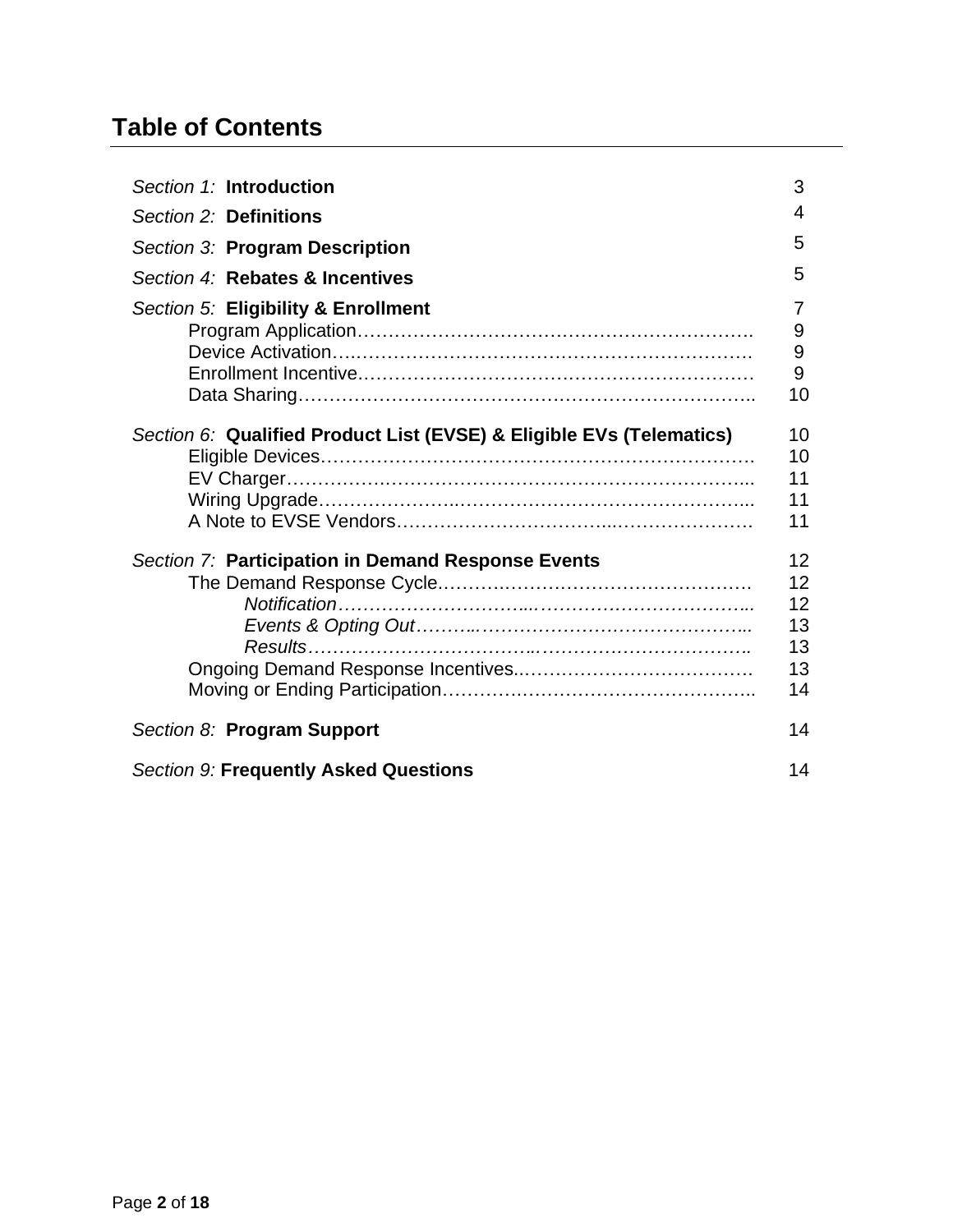### **Section 1: Introduction**

### **Welcome to the Connecticut Electric Vehicle Charging Program**

New technology like electric vehicles ("EVs") raise many questions and we know informed consumers drive great partnerships. In this guide, we will explain a unique new offering from your utility and help you understand just how easy EV charging can be, how you will save money through EV charging programs, pay less for your usage during designated charging times, get faster charging options to simplify your life, and understand how smart choices can protect the future of our environment. EVs produce less lifetime pollution than gas-powered vehicles, and, as sources of electricity become cleaner, these emissions will continue to decline. The EV community and public charging network are quickly growing around you. Let's find out just how you can become part of this new technology revolution!

The Connecticut EV Charging Program ("the Program") offers eligible residential EV drivers the opportunity to earn rebates and incentives to charge their EV smarter, avoid costly peak time energy use, and help your utility, either United Illuminating ("UI") or Eversource, collectively ("utilities"), manage the additional electricity demand from EV's now and into the future. Charging an EV at your home can offer many benefits, from convenience to cost savings and vehicle emission reductions. Whatever your motivation, we welcome your participation and look forward to supporting you.

So, how does it work? This guide will provide all the information you need to participate successfully and receive the Program incentives that are applicable to you. Overall, customers interested in the Program will follow these general steps to be explained in more detail below.



### **A Note for Eversource Customers: ConnectedSolutions**

Within this guide, we refer to the common program for both utilities as "the Program." For Eversource customers, this Program is part of a larger Eversource demand response program called "ConnectedSolutions." In Eversource-specific supporting materials and websites, the Program is listed under the ConnectedSolutions banner.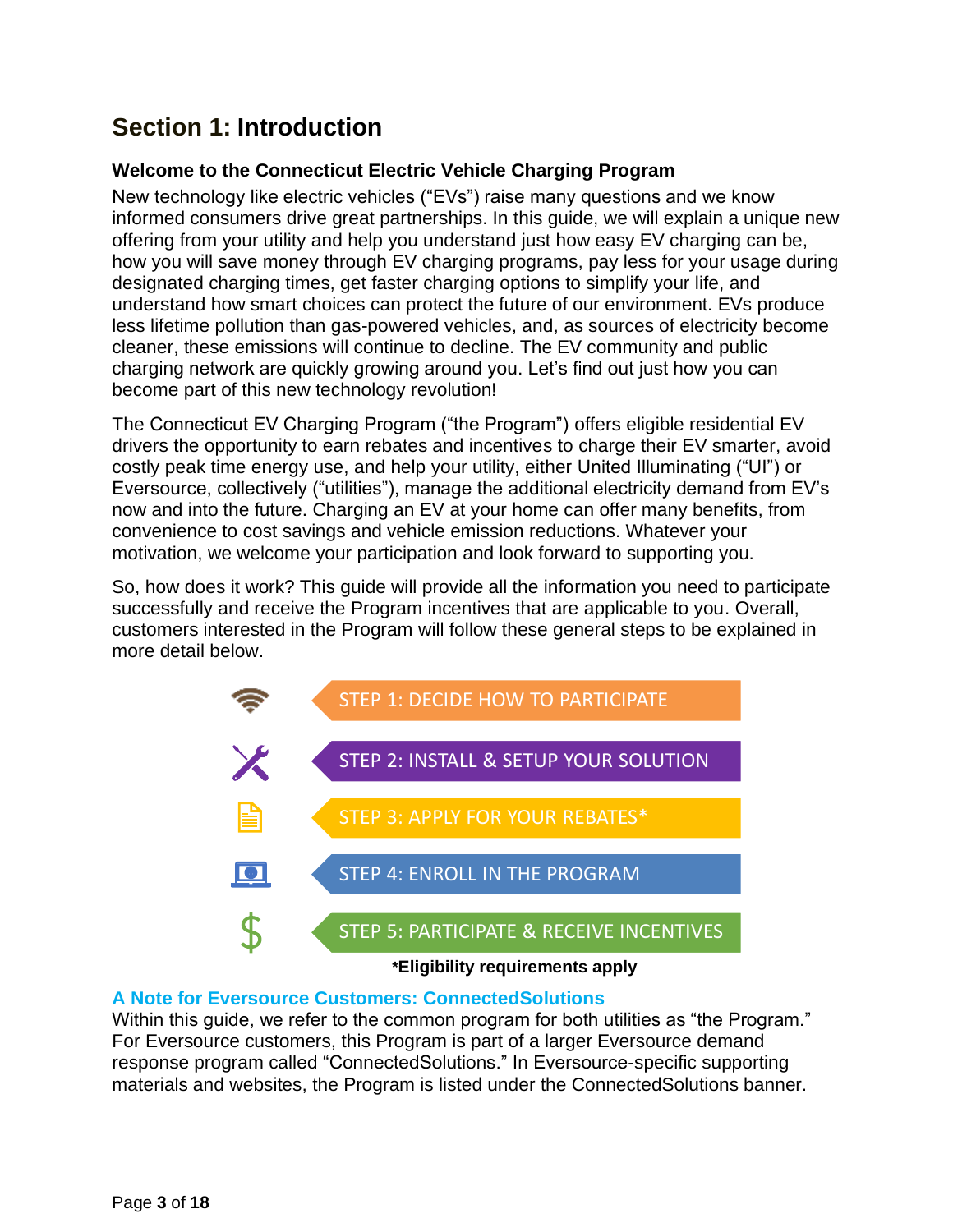### **Section 2: Definitions**

The definitions in this section will help new and existing EV drivers understand some of the terms used throughout this guide.

**Advanced Metering Infrastructure ("AMI") Disaggregation:** AMI Disaggregation is available to UI customers only and refers to the ability of UI's technology partners to perform sophisticated analysis of electricity usage to determine how and when EV charging is occurring. AMI Disaggregation provides customers with an opportunity to participate in the Program even if they don't have a Smart Charger or a Connect Vehicle (Telematics).

**Demand Response**: refers to actions taken by utilities during times when the electric system is strained. This system strain typically occurs on the hottest days of the summer but can also happen any time of the year such as in emergency situations or when electricity supply is limited. By initiating Demand Response "Events," utilities act with their customers and through their Technology Partners to reduce electric usage for short periods of time. When customers respond to an Event it helps maintain a stable electric system.

**Electric Vehicle Supply Equipment ("EVSE"):** refers to devices used to supply EVs with electricity. These devices generally fall into two categories – we'll cover those that are commonly used in your home:

**Level 1 ("L1"):** The lowest speed charger, these chargers plug into the average 3-prong, 120 volt ("V") plug in most homes. These plugs charge a vehicle very slowly, and the time required varies greatly depending on the size of your vehicle battery. An L1 charging plug may have been included in your EV purchase. *These chargers are not eligible to participate in the Program.*

**Level 2 ("L2"):** Generally, the most powerful chargers for the home. These chargers connect to a 240V outlet and usually require an electrician to install a new outlet where you charge your EV. L2 chargers are most often purchased separately from your EV, although more EV's are beginning to come with an L2 charger as standard equipment as an option when you purchase your EV. An L2 charger can have "smart" features that can be accessed through a mobile app and are available in several power levels. L2 chargers can fully charge a vehicle from empty between 3 and 7 hours, depending on the size of your EV's battery and power rating of the charger.

**Networked L2 or "Smart Charger":** These chargers can connect to the internet (via Wi-Fi or cellular connection) and can be controlled, generally, through a mobile app.

**Non-Networked L2:** These chargers don't connect to the internet (via Wi-Fi or cellular connection) but do charge a vehicle as quickly as a Networked L2.

**Technology Partners:** utilities have many technology partners that assist in delivering programs like this one to customers. In this program guide we often refer to our "Technology Partner", which is a third-party contractor that provides analytics,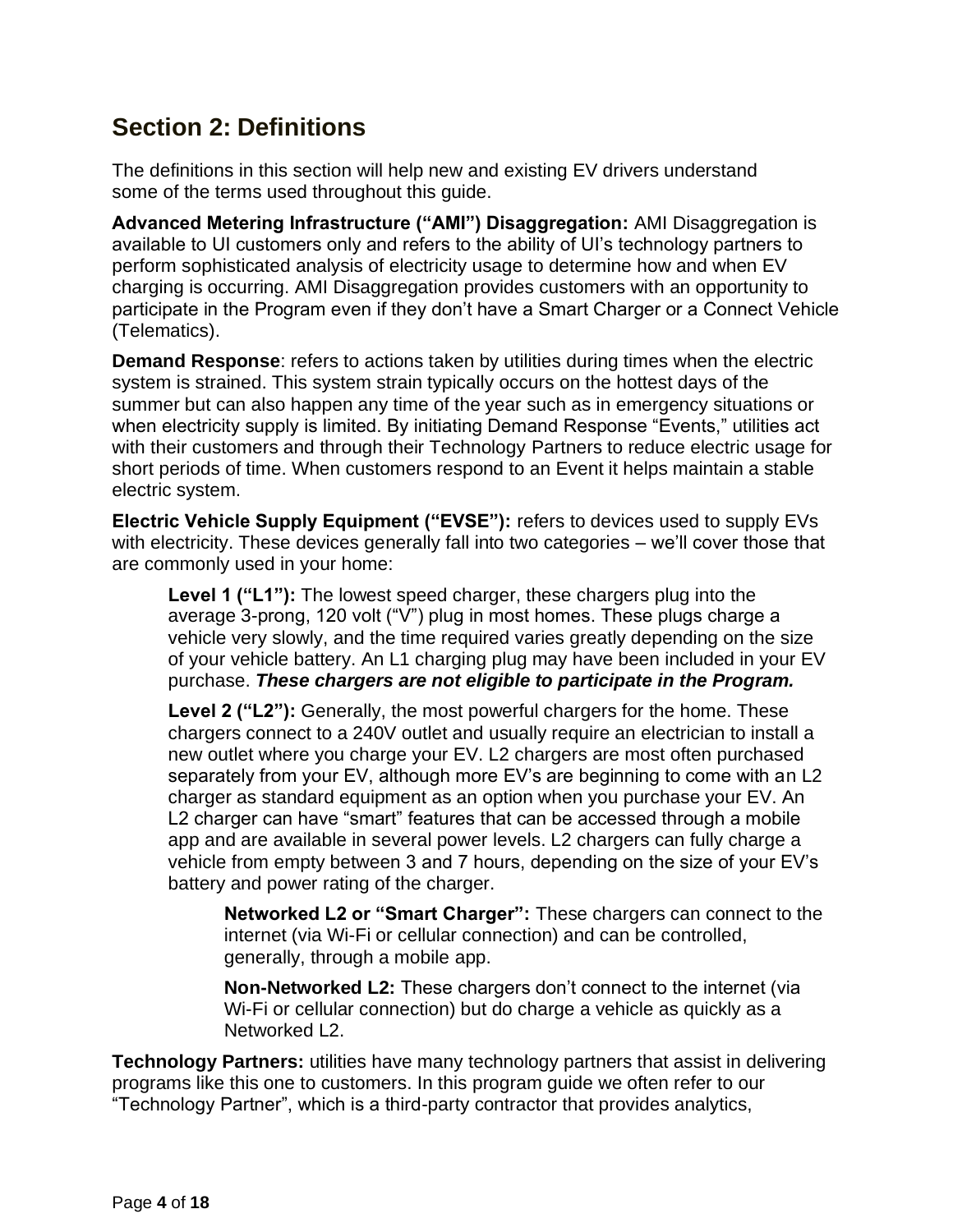communication, and reporting to assist utilities in delivering value-added programs and a great customer experience.

**Telematics:** Like many of the appliances, communications, and entertainment systems we use today, vehicles have also become "connected devices". Telematics is the capability of a vehicle to wirelessly communicate with other systems like those used to administer the Program. This communication allows important vehicle and charging data to be shared with our technology partners and can be used to enable control signals that can slow the rate of charge or turn the EV charging station on or off as needed by the grid during Demand Response Events.

### **Section 3: Program Description**

The Program offers rebates to eligible customers to reduce the cost of installing new, qualified Smart Chargers and wiring upgrades. The Program also provides ongoing, event-based incentives to promote consistent participation over time. These incentive dollars are available to EV owners who agree to participate in Demand Response Events ("Events"), which can help EV drivers avoid costly, peak-time energy use and helps the grid respond to changing conditions like electricity cost and congestion.

In this Program, participants use their EV and/or home EV charging station to respond to Events from utilities as we continually monitor the electric grid. Utilities will occasionally initiate a reduction in power, or in some cases completely stop power, to the participant's EV under times of high energy cost or electric grid stress. Participants always have the option to continue to participate or opt out of any Event if it is necessary for them to charge during that time. To receive rebates and incentives, customers must agree to participate in a certain number of Events. So, while it's possible to opt out of Events, doing so too many times may impact eligibility for ongoing incentives.

Events may occur any time during the months of June through September but will usually happen during times of the highest demand on the grid, known as "on-peak" periods. Participants will, in most cases, be notified well in advance of an Event so there is plenty of time to plan ahead. For most EV drivers, charging occurs during periods of low energy demand, or "off-peak" periods, for example in the evening while they sleep. During these times, there is usually no need for Events, so participants experience very little impact if any on their vehicle's availability. Please see **Section 7** for more details around Events and requirements for full participation in the Program.

### **Section 4: Rebates & Incentives**

Incentives in this Program fall into a few categories that we will explain in more detail below. There are upfront incentives, like rebates for equipment and electrical work, and Enrollment Incentives to encourage customers to sign up for the Program. Then, there are ongoing Event incentives for continued, consistent participation in Events, awarded at the end of the Demand Response season after we verify that participants have achieved the minimum allowable level of participation.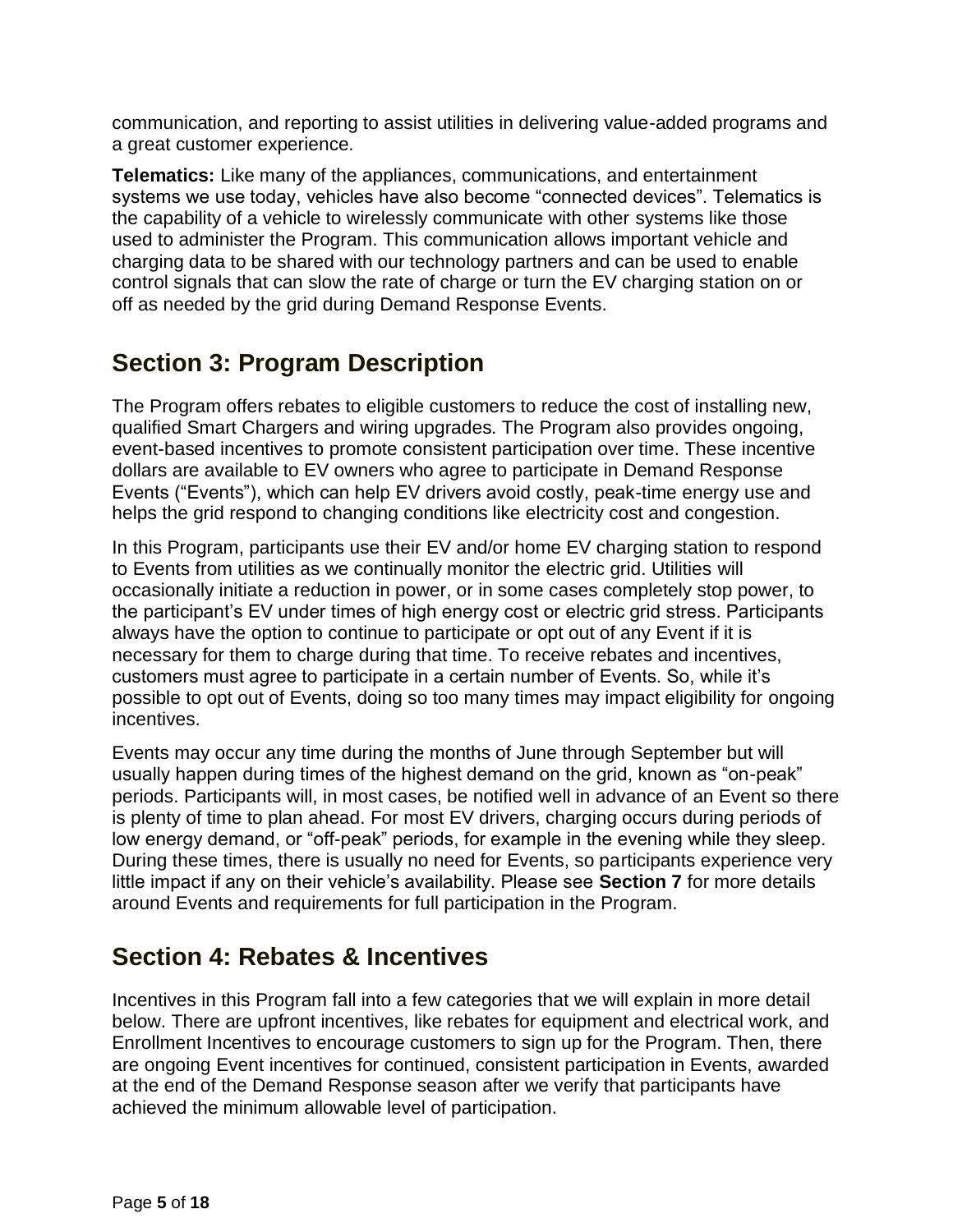Participants must apply for upfront incentives as part of their application and enrollment process, and these will be distributed after the application is approved. Participants will be required to show documentation of installation and receipts of purchase. For ongoing Event incentives, customers who meet participation requirements will receive these in October, after the Demand Response season. Below is more detail on what you can expect from these incentives and how to qualify.

### ❖ **Upfront Rebates & Incentives:**

- o **Wiring Upgrade Rebate:** For participants needing electrical upgrades for their home to participate in the Program, up to \$500 will be available for qualifying work (for example, adding a sub panel, increasing main panel amperage, installing conduit runs, wiring a 240V plug). This incentive is only available for those purchasing a new Networked L2 charger ("Smart Charger") or those participating with qualifying EV with Telematics.
- o **Smart Charger Rebate:** For participants purchasing and installing a Qualifying Networked L2 charger for use in this program, there is up to \$500 available to participants who provide proof of purchase and installation. Only new Smart Chargers purchased on or after January 1, 2022 and listed in the Qualified Products List ("QPL") are eligible (see **Section 6**) for this incentive.
- o **Enrollment Incentive:** For those customers who participate through Telematics, existing Networked L2 chargers, or AMI Disaggregation, a one-time \$100 Enrollment Incentive is available. Participants must enroll using eligible devices and/or methods of connection (see **Section 6** for the list of eligible technologies) and successfully set up their technology.
- o *Above incentives to be paid via mailed check after the application is approved.*

| <b>Customer Scenario</b>        | <b>Smart</b><br><b>Charger</b><br><b>Rebate</b><br>(up to) | Wiring<br><b>Upgrade</b><br><b>Rebate</b><br>(up to) | <b>One-Time</b><br><b>Enrollment</b><br><b>Incentive</b> |       |
|---------------------------------|------------------------------------------------------------|------------------------------------------------------|----------------------------------------------------------|-------|
| <b>New Networked L2 Charger</b> | Needs $240v$ Outlet $t +$                                  | \$500                                                | \$500                                                    | \$0   |
|                                 | Has $240v$ Outlet $t +$                                    | \$500                                                | \$0                                                      | \$0   |
| <b>Telematics with</b>          | Needs $240v$ Outlet $t +$                                  | \$0                                                  | \$500                                                    | \$100 |
| <b>Non-Networked L2 Charger</b> | Has $240v$ Outlet +                                        | \$0                                                  | \$0                                                      | \$100 |
| All Other L2 Chargers (Ul only) | No Wiring Rebate                                           | \$0                                                  | \$0                                                      | \$100 |

### **Table 1: Upfront Incentives for Equipment & Enrollment**

† 240v Outlet refers to the electrical circuit and receptacle needed for level 2 charging.

### ❖ **Ongoing Event Incentives:**

There is an annual ongoing incentive capped at \$200 for Demand Response Event participation that is paid each year in October at the end of the Demand Response season. Participants will accumulate \$50 for each month of participation *if they do not opt out of Events more than the allowed two times per month*. The participating EV charger must also be used at least once in the month. Utilities and their Technology Partners will inform customers monthly about their accumulated credit or any lost incentives due to too many opt-outs. Ongoing Event Incentives are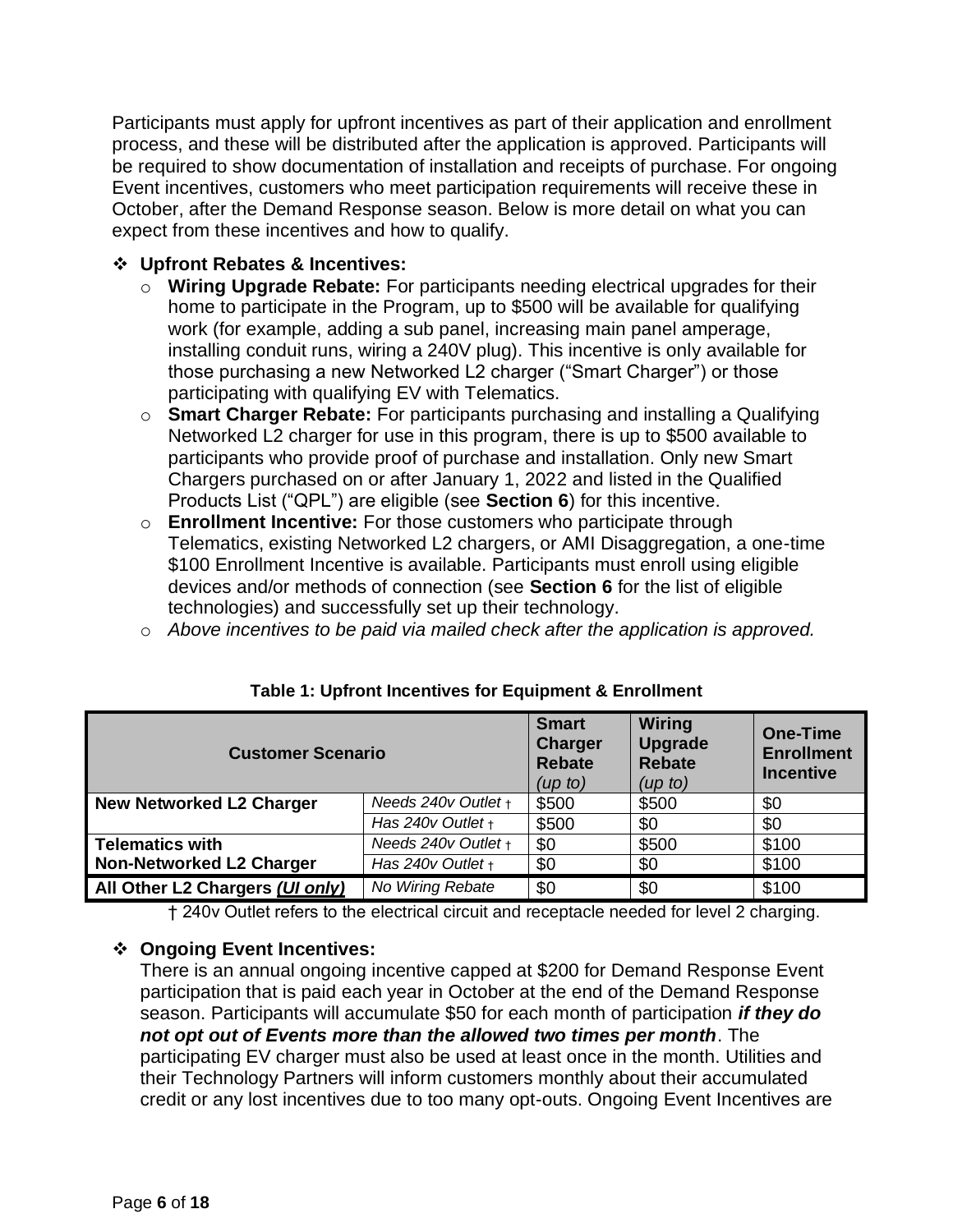paid via e-gift card emailed directly to the participant. More details on what it means to fully participate in Events can be found in **Section 7** below.

### **Section 5: Eligibility & Enrollment**

The Program is open to all residential UI and Eversource customers in Connecticut with an active account. Residential customers are defined as existing UI or Eversource customers, in Connecticut, living in a single-family home or a multi-unit dwelling ("MUD"), with four or fewer units on the property. To be eligible, each unit of an MUD must be separately metered with its own utility account.

Participation in the Program requires that a participant's EV charger, EV, and/or combination of technologies meet certain criteria. Below is an outline of setups that can qualify and how each setup must enroll. **Section 6** contains a list of eligible devices called the Qualified Products List ("QPL").

Connecting via Telematics can be a convenient option for many participants. Telematics provides a one-time "set it and forget it" experience and, if participants prefer connecting with a non-Networked L2 charger or a Smart Charger not on the QPL, it's possible to connect using the vehicle's Telematics built into their vehicle. See **Section 6** for the QPL to understand which vehicles and EVSEs can participate. *Note: this list is constantly growing as our Technology Partners integrate with more vehicle and EV charger manufacturers, so check back regularly.*

### **A Note for UI Customers: Participating Through Your AMI Meter**

Due to the AMI metering infrastructure built in UI territory, UI offers another option to participate in the Program for those who don't have access to other options. If you cannot purchase and/or install a Networked L2 charger on the QPL and your vehicle doesn't allow Telematics, you can choose to participate using any L2 charger and UI will verify participation in Events using AMI Disaggregation.

#### **The following figure provides an overview of the Program process and the different methods of participation:**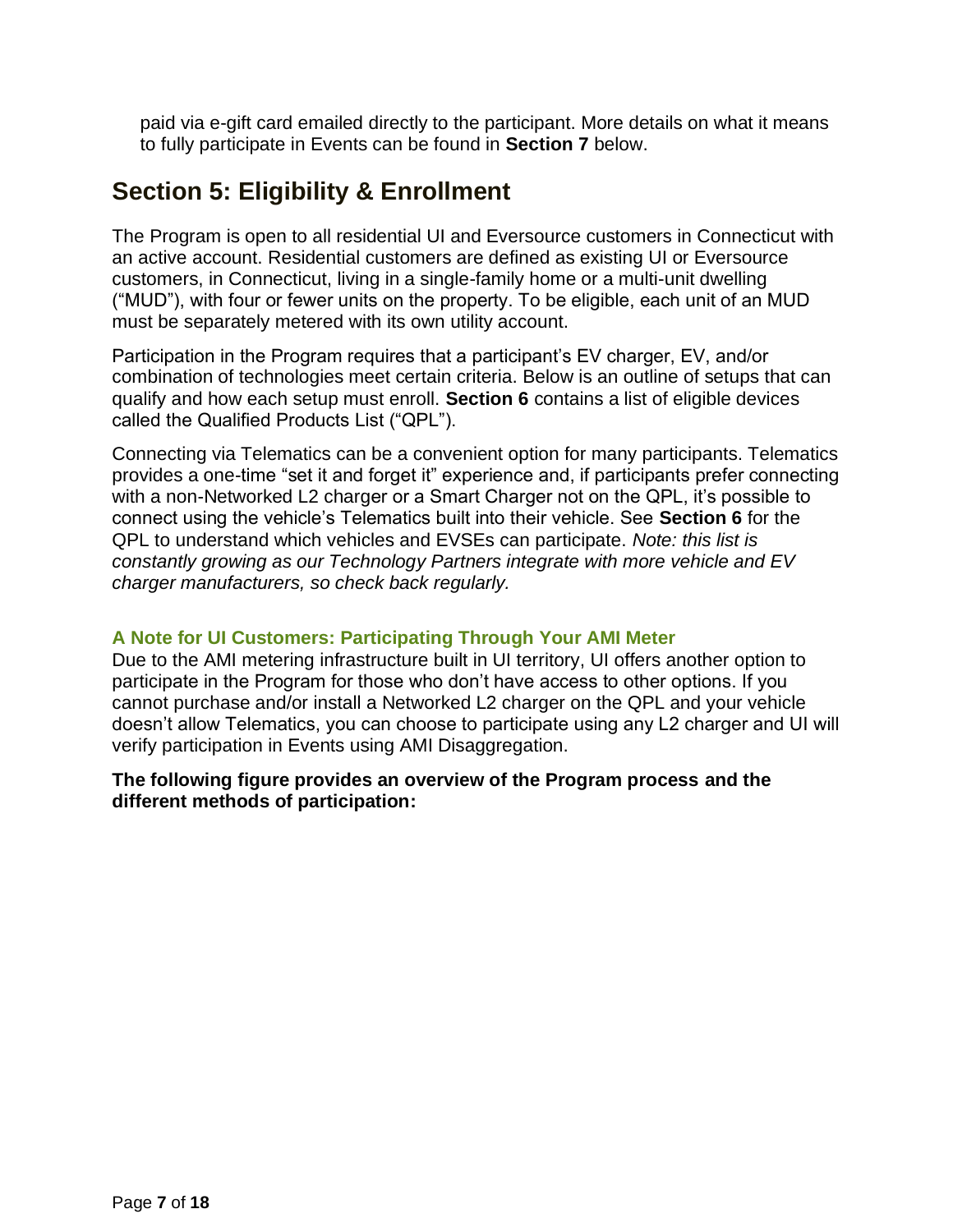

*Note 1: Not all vehicle makes are eligible for the Program. See Section 6 for a list of compatible vehicle makes. If your EV is not compatible you can participate via another method.*

*Note 2: Not all Smart Chargers are eligible for the Program. See Section 6 for a QPL of eligible Smart Chargers. If your Smart Charger is not compatible, you can participate via another method.*

*Note 3: Compatible Telematics are eligible for up to a \$500 Wiring Upgrade rebate and a \$100 Enrollment Incentive. See Section 4 for more information on Rebates and Incentives.*

*Note 4: New, eligible Smart Chargers can receive up to a \$500 Smart Charger rebate and up to a \$500 wiring upgrade rebate. See Section 4 for more information on rebates and incentives.*

*Note 5: Existing Smart Chargers purchased before 1/1/22 and participation through your existing UI meter are eligible for a \$100 Enrollment Incentive. See Section 4 for more information on rebates and incentives.*

After you choose the technology that makes sense for you, it's time to enroll your system! Customer eligibility will be confirmed during the application process.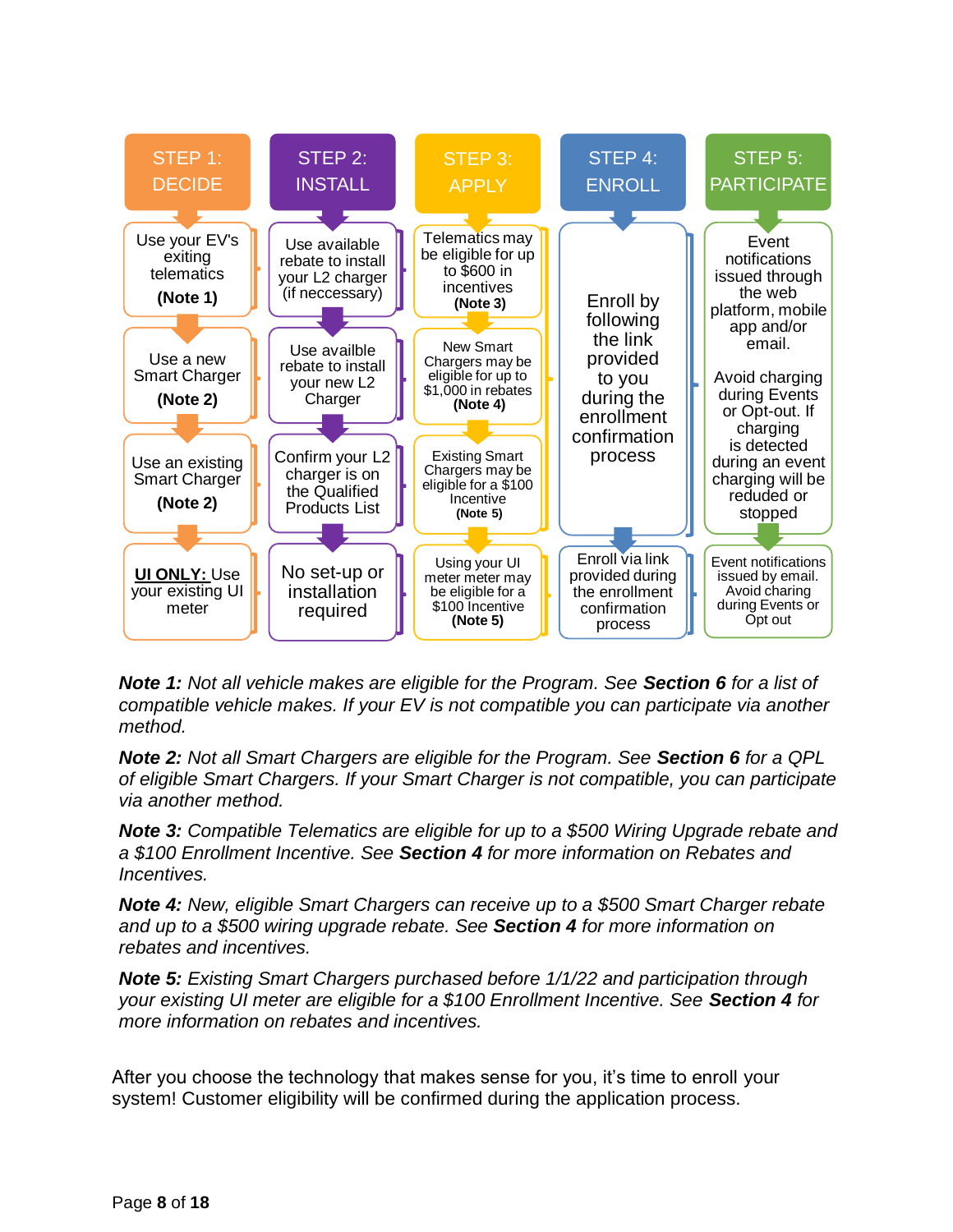### **Program Application**

The Program offers an easy online process to provide secure and reliable processing of applications.

**Eversource:** Please visit the Residential Section of the **Eversource website** to access the application portal.

**UI:** Please visit our [EV Programs for your Home](https://www.uinet.com/wps/portal/uinet/smartenergy/electric_vehicles/evprogramsforhome/!ut/p/z1/vZPJbsIwEIafpYccI5ssEI4BBUKbhS3rJTLBSYzIgnHT9u3rSLRUQiVVVdU3j2Z-fzPzG8QgBHGFWpIjRuoKHfk9ioeJPLANU5lCR1soKly5G9t5srYStCQQ3E0YyiD-ST385uiwr94HMYjTijWsANEzqTBDOU2uPQiwwGiPqQDPJaIMV5jmbwLER5wyStKkxQVJj_jMQ21D65yi8pzVtKhL3Ck3KdmDKFPHGcK7TEyHA1lUMjgSdwpWRS3DqqzAMdSg1GUHUzuZW-5Et5Kp62yNcAsiAXoLx9jq83XifKEyL1Sbjsq4UBkfVP4nleEvL1SzmpodVdC3kvj-QIOOtGdnfRoRZxhdFaC_GHAFe6asJq6kWSMQtAS_AK-qacldtPndKFeeseYv_ctUTQge-7zGP4NE7amd82YQK0RSZTUIb6zEQzdW4qXkcDrFOjdrXTH8ykD4x25tSs8rNbkUQ3hQ81J7FefB0tIf3gGwA6gY/dz/d5/L2dBISEvZ0FBIS9nQSEh/?WCM_GLOBAL_CONTEXT=%2FUINETAGR_Navigation%2FHeader%2FSmartEnergy%2FElectric_Vehicles%2FEVProgramsForHome) site to download a fillable PDF application, collect relevant documents listed below, and submit the application and documents to [UIEVApplications@clearesult.com.](mailto:UIEVApplications@clearesult.com)

In the application, there are clear steps to follow, terms and conditions for the Program that you must accept, and guidance on how to activate your device. Along the way you will need a few items:

- *1. Receipts and invoices related to the purchase and/or installation of a Networked L2 charger, labeled as paid*
	- *a. Installation information must include date of installation, installer/ contractor name, equipment cost, total installation cost, and town/ city building permit*
- *2. Customer's utility account number, service address, and billing address*
- *3. EV and EVSE information: make, model, year, serial number, EV Charger Unit Number/ MAC ID*

If you are having trouble with your application, please contact your utility by emailing [HomeEV@uinet.com](mailto:HomeEV@uinet.com) for UI or EversourceEVSupport@clearesult.com for Eversource, or by using the contact information provided in **Section 8** of this guide. A Program associate will support you and/or may provide an alternate application method.

Errors in your application may lead to delay or cancellation of your application. Upon identifying any such issues, the Program team will attempt to contact you using the information supplied in the application. If we are unable to reach you or you do not respond with the information needed to correct the application, your application will be cancelled.

### **Device Activation**

All devices must be activated in the Program and any delay in activating your device may lead to delay or cancellation of your incentive payment. The activation process varies by device type and vendor. You will receive activation instructions that are specific to your chosen device in the confirmation email that you receive when you submit your Program application. Follow instructions carefully and use the contact information in the email for support if you experience any difficulties.

### **Enrollment Incentive**

Customers will receive their Enrollment Incentive in the form of a check mailed to the address listed on the application. These incentives are paid to the utility account holder associated with the application unless the customer designates an alternate payee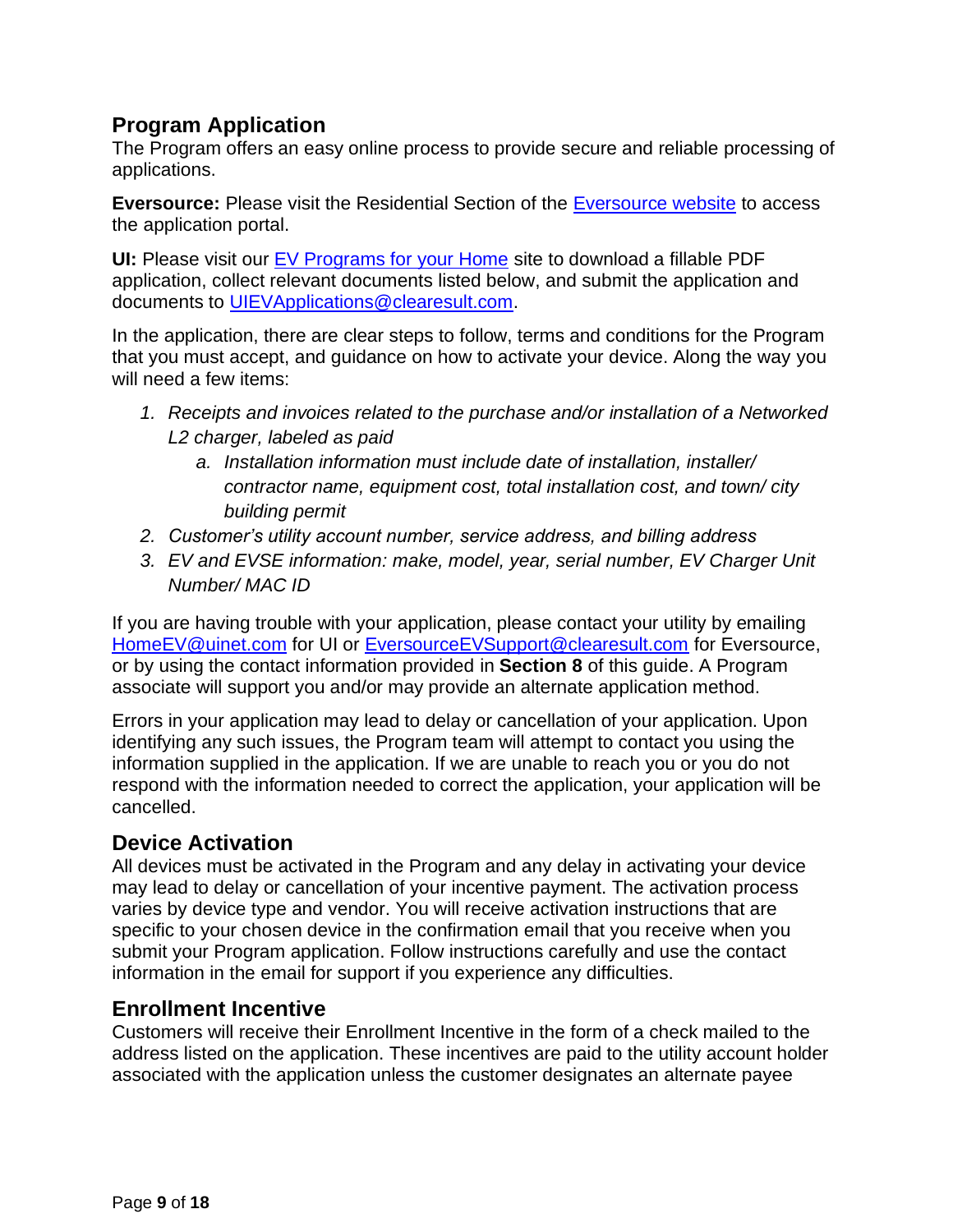when submitting the application. Payments are sent via US Postal Service, which requires several more days for delivery.

### ❖ **Additional Eligibility Requirements:**

The following requirements apply to all participants regardless of method of participation they chosen:

- $\circ$  Participants must remain in the Program for a period of not less than 24 months from the date of incentive payment.
- $\circ$  Participants who leave the Program before the 24-month period ends will be required to pay back a prorated portion of the upfront incentives they received as part of this Program.
- $\circ$  Incentives are limited to the stated incentive amount listed above or the documented project cost, whichever is less. For the Smart Charger rebate, any other applicable grants, rebates, incentives or credits the customer may receive from another source will be deducted from the total documented device cost.
- $\circ$  Only new Smart Chargers listed in the Program's QPL are eligible for incentives.
- $\circ$  Electrical work must be completed by a qualified professional, in full compliance with laws and regulations.
- o Participants are required to share the EV charging data with their utility. Please refer to the Terms and Conditions included with the Program application.

### **Data Sharing and Privacy**

Utilities will collect information on your EV charging behavior, such as when and how often you charge and how much energy you use each time you charge. Your utility may share this information with third parties for the purposes of evaluating the Program. **All EV charging data will be aggregated, anonymized, or otherwise encrypted if/when disclosed publicly.**

### **Section 6: Qualified Product List (EVSE) & Eligible EVs (Telematics)**

To participate, users must follow requirements for enrollment that may include Networked L2 Smart Chargers, non-Networked L2 chargers, or vehicle Telematics. Only applications including eligible devices that are listed on the Program's QPL will be accepted by the Program. For the QPL, click [here](https://www.eversource.com/content/ct-c/residential/save-money-energy/clean-energy-options/electric-vehicles/charging-station-rebates) for UI and here for Eversource. Please note that this list will regularly be updated as new manufacturers will be added on an ongoing basis.

### **Eligible Devices**

It is the customer's responsibility to select an eligible device. The Program attempts to include a range of eligible device options to meet different customer needs. General information about the different device types is provided on the Program website, with additional product-specific information listed in the QPL. The vendors will differ on charger models, software, costs, and manufacturer details. Utilities do not offer preferences or recommendations for any approved Program vendors, and Program participants are responsible for determining suitability of products and services.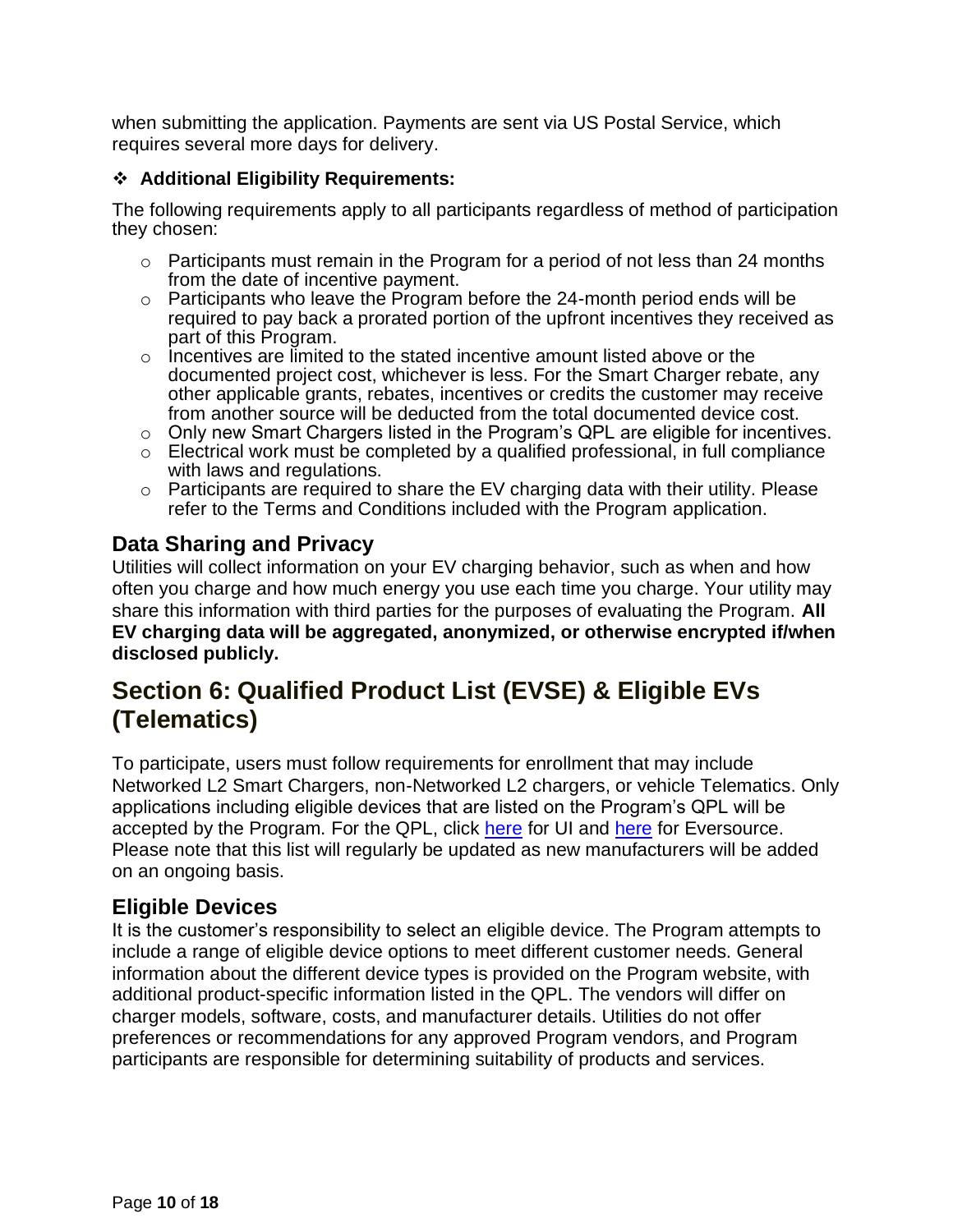### **New Smart Charger**

If you decide to install an eligible Smart Charger, you may purchase a new charger from any source you prefer. Please save the receipt to include in the Program application. The charger must be installed and operational before submitting your Program application and **the application must be submitted within 90 days of purchase**. Please ensure you schedule your installation when you purchase your Smart Charger so you can complete your application within that timeframe.

Smart Chargers incentivized by the Program must connect to the vendor's online network. Often this connection is enabled locally by connecting the Smart Charger to your Wi-Fi network. Depending on where your router is located relative to the Smart Charger, you may need to install a Wi-Fi signal booster to achieve a reliable connection. Please ensure that your Smart Charger is connected to the network before submitting your Program application. If you do not have access to a reliable internet connection, we recommend enrolling using your existing AMI meter (UI customers only).

### **Wiring Upgrade**

L2 chargers require a 240V outlet. If you need to install a new, dedicated electrical circuit and outlet to support your EV charger, you may use any licensed electrical contractor. The Program offers up to \$500 in a Wiring Upgrade rebate to cover eligible costs necessary to support your L2 charger. Please be sure to obtain an itemized invoice that clearly shows the cost of the EV charging circuit separate from any other electrical work with invoices showing they were paid. The work must be completed before submitting an application and **the application must be submitted within 90 days of the invoice date**.

### **Vehicle Connections (Telematics)**

Telematics is a system embedded in many EVs that enables more control by users over their EV by making smart decisions about energy use, connect to nationwide charger networks, and other innovative actions. If your EV has Telematics, you likely have access to additional insights and functionality that can give you more control of your EV that might save energy. To receive an upfront Enrollment Incentive for participating with Telematics, you must activate a qualified vehicle model with Telematics in the Program for a period of not less than two years. You will receive activation instructions that are specific to your chosen vehicle in the confirmation email that you receive when you submit your Program application.

*Please note that you cannot receive both a Smart Charger rebate and an Enrollment Incentive.* You can, however, combine a Wiring Upgrade rebate with a Smart Charger rebate or Enrollment Incentive.

### **A Note to EVSE Vendors Interested in Being Added to the QPL**

Eligible devices are selected via a request for qualifications ("RFQ") that is hosted periodically by the utilities. Vendors who wish to qualify devices for the Program should register their interest by sending an email to [HomeEV@uinet.com](mailto:HomeEV@uinet.com) for UI or [CTEVcharging@eversource.com](mailto:CTEVcharging@eversource.com) for Eversource with the subject line "EV Charging Vendor Qualification" and your firm will be notified of the next qualification cycle.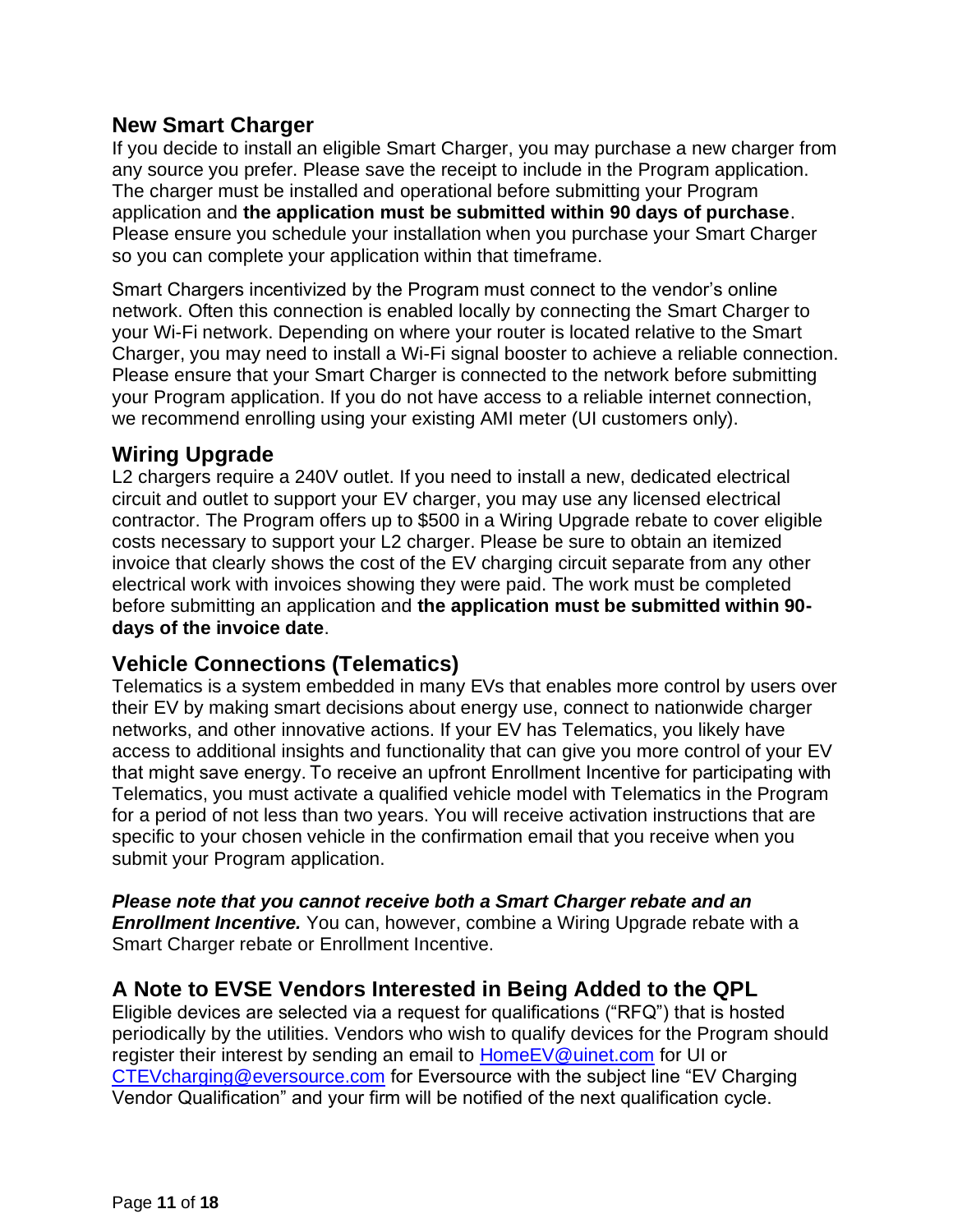The RFQ includes evaluation of vendor and device capabilities, including but not limited to product safety, environmental suitability, network communications, and data collection and reporting. Vendors with qualifying devices must accept the Program vendor agreement prior to devices being added to the QPL.

### **Section 7: Participation in Demand Response Events**

The Program is managed with consideration of the operating conditions of the electric power system. Events are called to assist in controlling the system at key times. Events most commonly occur on hot summer afternoons or early evenings and will last a few hours or less. These periods of high energy demand are called "on-peak" periods. For this Program, Events will be set during the peak season which is between June and September during the times of 3pm-9pm.

During Events, participants have the option to participate or opt-out if it is necessary for them to charge during that time. This way, participants always retain control over the use of their vehicle but can earn incentives for being flexible when they charge their vehicle.

**To receive Event incentives, customers must participate in Events. Participants may opt-out of two events per month for the four-month Demand Response season. While it is possible for participants to opt out of events, doing so more than twice per month may impact eligibility for incentives.**

For the average EV owner, most charging happens in the overnight hours. Because Events typically occur during times of high energy demand (afternoons and evenings), owners of L2 chargers will generally have adequate charge in the morning when participating in Events.

### **The Demand Response Cycle**

Demand Response follows a regular pattern of **Notification**, **Events & Opting Out**, and **Results**:

### ❖ *Notification*

Participants will, in most cases, be notified well in advance of an Event so there is plenty of time to plan ahead. There may be rare occasions where the utility will call an Emergency Event with less than 24 hours of advance notice. Please refer to the Events & Opting Out section below for more information.

Notifications providing a schedule for an upcoming Event are issued to participants through the participant's preferred means of contact, determined during the application process (e.g. email and/or via the Program's mobile app provided by utility's respective Technology Partner.)

After an Event ends, the participant will receive a notification alerting them that the Event has ended.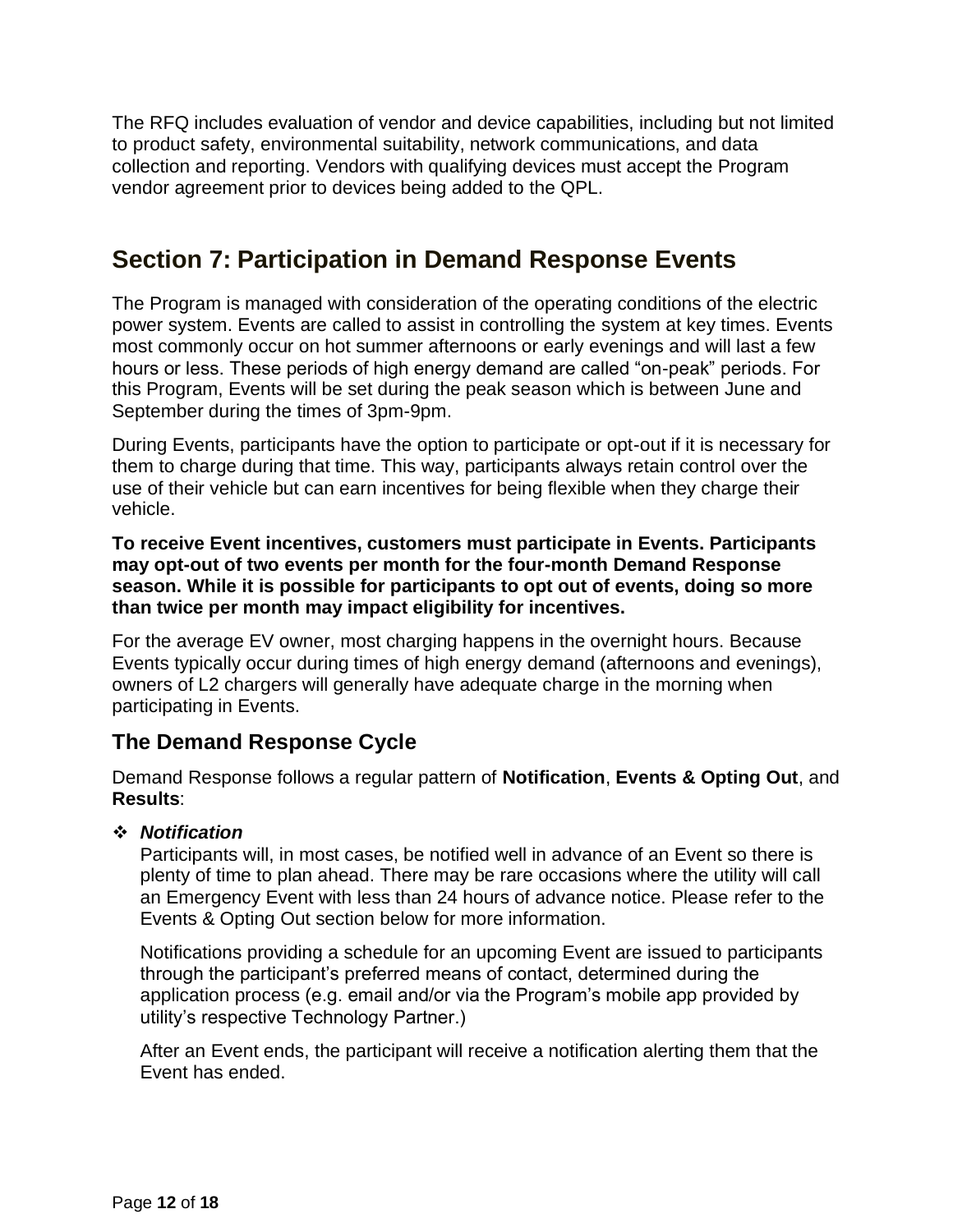### ❖ *Events & Opting Out*

Demand Response Events may occur in June, July, August, and/or September, on weekdays and/or weekends (not including holidays). A typical Event may be up to 3 hours in duration and occur between the hours of 3pm—9pm. During Events, EV charging will be curtailed. Utilities will call a maximum of 15 Events per month.

Once a notification has been received, participants have the option of:

- 1. Participating in the Event (Default), or
- 2. Opting out of the Event, meaning their charging device will be unaffected by the Event.

During the Event, the power delivered to any device that has not opted out will be reduced or suspended. Opting out can be completed on the Program application portal or, if applicable, via the Program's mobile app, and customers may opt out of any Event at any time.

At the end of the Event, power delivery should resume at its normal level. In some cases, devices fail to return to their normal operating mode at the end of an Event. We therefore recommend that participants check the status of their device after receiving the end of Event notification.

Customers are considered as participating in the Event if they do not opt out through the platform or are not charging during the Event. For example, if a customer is not home during the Event or not plugged in, but did not opt out, they will be considered as participating in the Event.

#### o *Emergency Demand Response Events*

If required to maintain the safety and reliability of the grid, utilities may issue Emergency Demand Response Events without prior notice. Critical system events that impact system voltage levels, system stability and safety, or distribution system events that are considered emergencies by utilities may require override of a customer's EV charger. While such conditions are rare, utilities will attempt to provide advance notification whenever possible, dependent on the nature of the event. Participants do retain the right to opt out of these types of Events, but the above rules on opting out of no more than two Events per month still apply.

#### ❖ *Results*

The Program tracks the status of all participant devices during each Event in order to evaluate benefits to the electric grid and to determine Event incentives. Participants can view their individual results on their dashboard in the online application portal. Participants are distributed incentives based on their performance in this Program. If you have questions about your participation results, please reach out to [HomeEv@uinet.com](mailto:HomeEv@uinet.com) for UI and [EversourceEVSupport@clearesult.com](mailto:EversourceEVSupport@clearesult.com) for Eversource.

### **Ongoing Demand Response Event Incentives**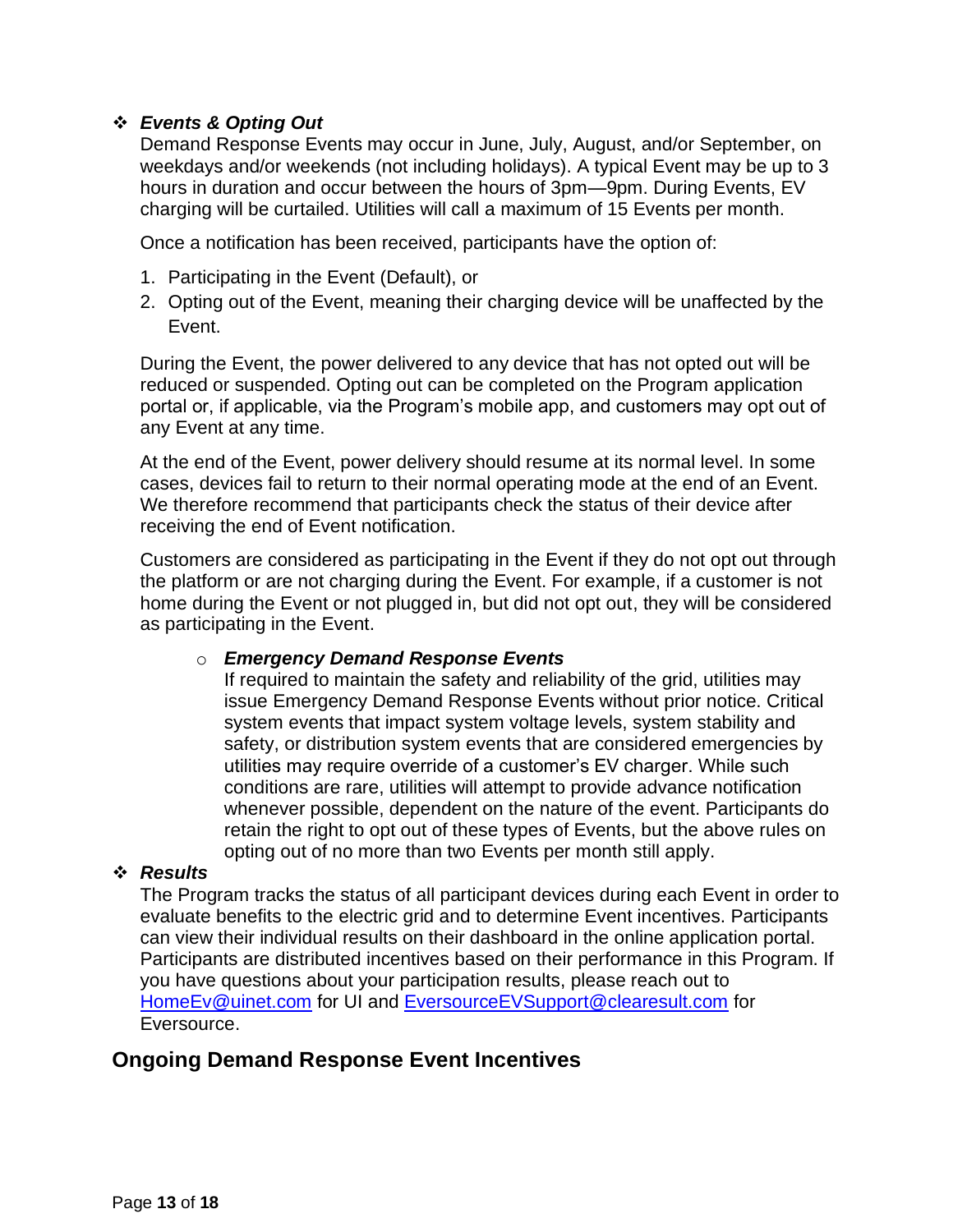Event incentives are paid in October of each year, based on participants' results for the preceding Demand Response season. The payment will be distributed via prepaid electronic gift card.

### **Moving or Ending Participation**

All enrolled participants are required to remain in the Program for a period of not less than two years from the date the participant's application is approved. After two years, participation continues until the participant submits a request to disenroll or until the Program is discontinued.

In the event a participant moves within the utility's territory, they are required to continue their participation at the new service address. Customers can move the location of their participation by logging into the application portal, opening a Request Support form, and submitting the required information.

Customers can request to disenroll by logging into the application portal, opening a Request Support form, and submitting with the required information. A participant moving outside of the utility's territory shall be an approved reason for ending participation before completing two years.

*Participants who leave the Program before the 24-month period ends will be required to pay back a prorated portion of the upfront incentives they received as part of this Program.*

### **Section 8: Program Support**

For application or rebate support, customers can contact Program staff for questions using the contact information below. Please allow two businesses days for a response to your email or voicemail.

```
Phone: (888) 978-1440
```
Hours of availability: 8:30am–5:00pm, Monday–Friday excluding holidays **Emails:**

**Eversource:** [EversourceEVSupport@clearesult.com](mailto:EversourceEVSupport@clearesult.com) **UI:** [UIEVSupport@clearesult.com](mailto:UIEVSupport@clearesult.com)

For UI customers seeking device setup and/or Program support, please email UI at [HomeEV@uinet.com.](mailto:HomeEV@uinet.com) An Energy Specialist will contact you within two business days.

### **Section 9: Frequently Asked Questions (FAQs)**

The following are a list of Frequently Asked Questions for this Residential Managed Charging Program provided by United Illuminating (UI) and Eversource.

### **What is managed charging and Demand Response?**

Managed charging programs provide incentives to participants who adjust their charging behavior to align with an optimal schedule as defined by the participant's utility to avoid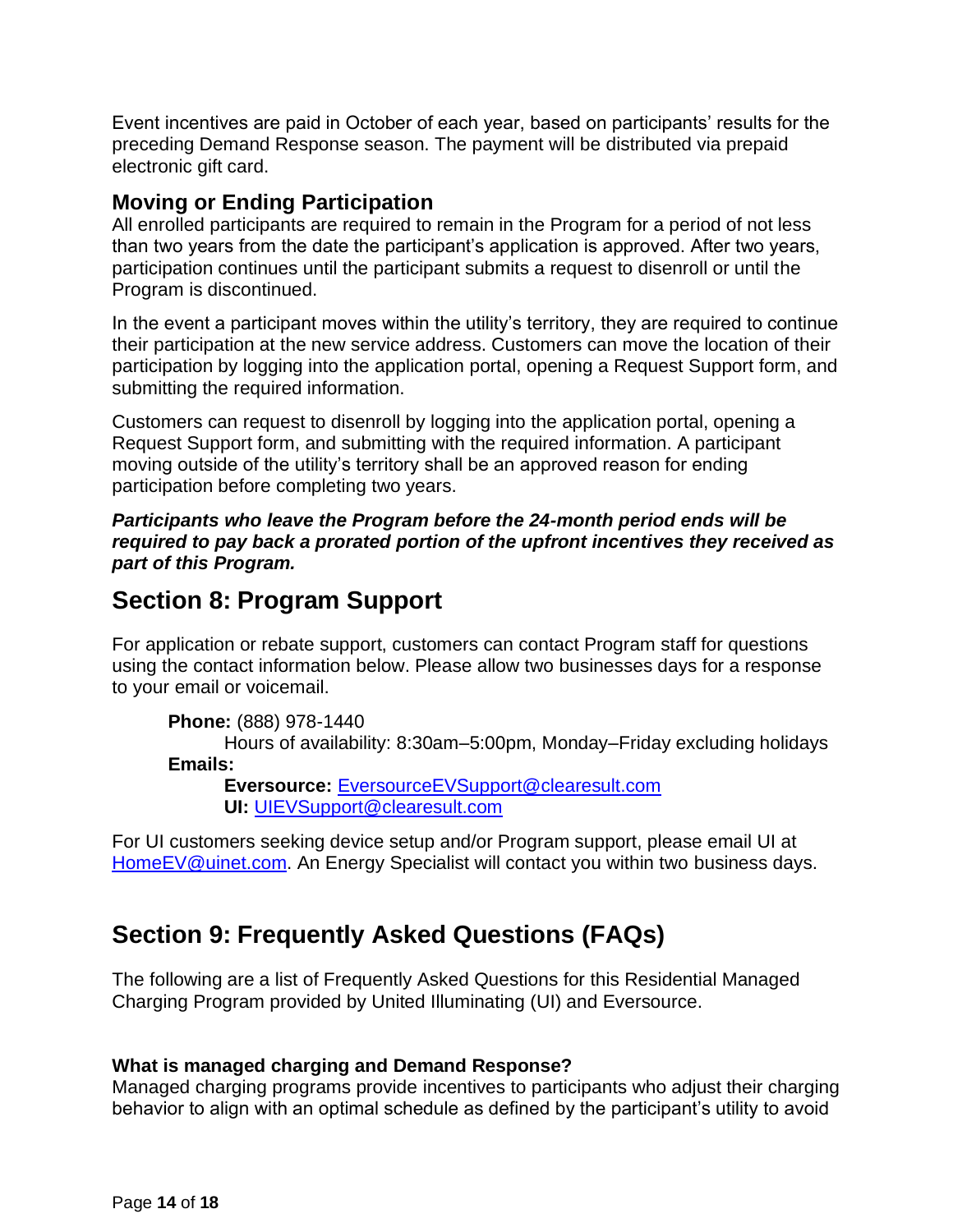higher energy and infrastructure costs or avoid more carbon-intensive electricity. These programs allow utilities the ability to reduce costs for all ratepayers and reward program participants for adjusting their behavior. Managed Charging Programs allow for varying levels of commitment that correspond to different levels of expectations and incentives.

Demand Response for EVs is a brand of Managed Charging where signals are sent from the utility to the EV owner and their EV. These are called "Events," and during these Events, the user is expected to allow the utility to curtail or turn off their charging for the duration of an event, usually 2-3 hours. This program provides customers with incentives for allowing the utility to adjust the energy use on these devices during times of peak demand on the grid. This helps avoid higher energy and infrastructure costs and more less environmentally friendly electricity. These programs allow utilities the ability to reduce costs for all ratepayers and reward customers enrolled in the program for participating.

#### **Who is eligible to participate in this program?**

Residential UI and Eversource customers living in a single-family dwelling (four units or fewer) who meet the technical requirements, specified in **Sections 5 and 6** of this guide, may enroll in a Managed Charging Program. Participation in Managed Charging events is required to take advantage of utility rebates for the purchase and installation of a new Smart EV Charger or enrollment incentives for other technology such as connected vehicle telematics. In addition, residential customers with an existing Level 2 "Smart Charger" can participate in the program.

#### **What are the benefits of this program?**

By participating, you can earn upfront rebates and enrollment incentives, as well as ongoing participation incentives, which helps offset the cost of your EV over time. This includes incentive dollars to outfit your home with a Smart Charger.

### **What are my responsibilities for participation in this program?**

To receive incentives within this program, customers must participate in Demand Response "events" between June and September and not miss more than two events per month. If they achieve this, they will receive the \$50/month in incentive dollars, totaling \$200 for the year, and can keep their upfront rebates and enrollment incentive. An event will typically be a three-hour period during the hours of 3pm-9pm, Monday through Friday, where the utility will request that you do not charge your EV. There will be approximately 13-15 events a month. Customers will have the opportunity to opt-out of an event but must participate in a minimum number of events per month to receive monthly incentives.

### **Are there incentives available for participation?**

Yes. UI and Eversource offer monthly incentives to customers for their participation in Demand Response Events during the Demand Response season (June – September). If the customer does not opt out of more than two events per month and uses their EV charger at least once in that month, they will receive a \$50 incentive for each month of successful participation up to \$200 total for the Demand Response Season.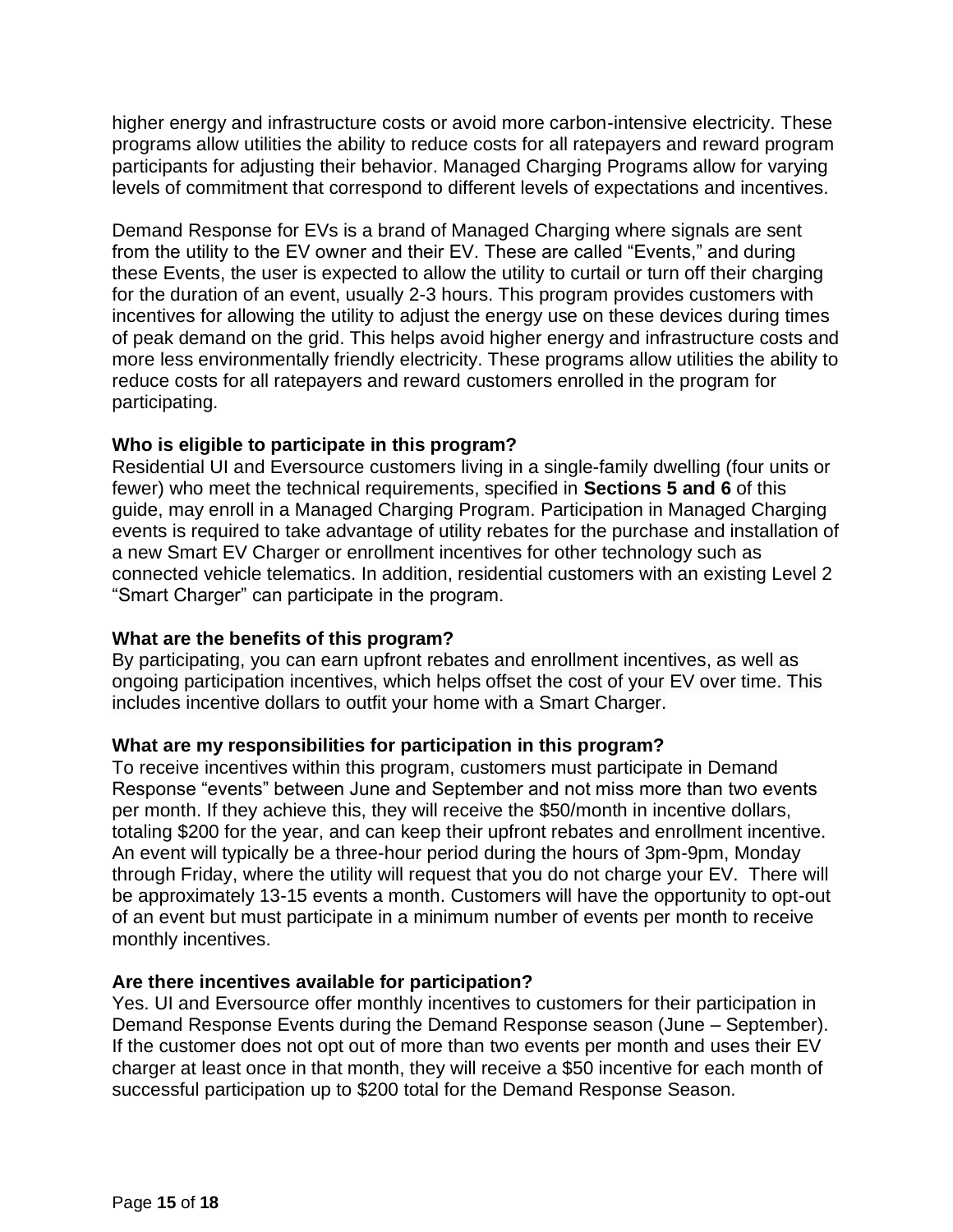### **If I already have a home charger, can I still receive incentives through this program?**

Yes, if you've already taken the step to install a charger at your home you can still be eligible for \$100 to enroll eligible technologies in the program and also be eligible for the \$200 annual participation incentive, as long as you're able to fully participate in the program.

#### **Why are utilities like Eversource and UI administering this program?**

Managed Charging programs encourage users to charge off-peak, which helps reduce the cost of electric generation, and avoids costs associated with upgrading transmission and distribution equipment like substations and powerlines. These programs can also enable utilities to integrate more renewable energy and utilize the flexibility of EV charging to provide additional services to their territory. Utilities pass on these benefits to all customers in the form of cheaper electricity and other programs such as this.

#### **Will participating in managed charging force me to change my charging habits?**

Participants will always have adequate charge while participating in the program, so their contribution to the program is effortless and not impactful on the actual usage of the vehicle. Participants can also "opt-out" of a Demand Response Event if they need to charge their vehicle during an event. Participants may opt-out of two events per month during the Demand Response Season (June – Sept).

#### **What are the incentives and rebates available through this program?**

Below is a table outlining incentives available for different technological setups for this program.

*Note: the amount of incentive dollars available per solution does not imply one setup is inherently better than another. Depending on the particulars of your EV and technology setup, the cheapest and best option might receive the fewest incentive dollars. Please see Section 5 and 6 of this guide to understand which of the possible eligible technologies is best for you.*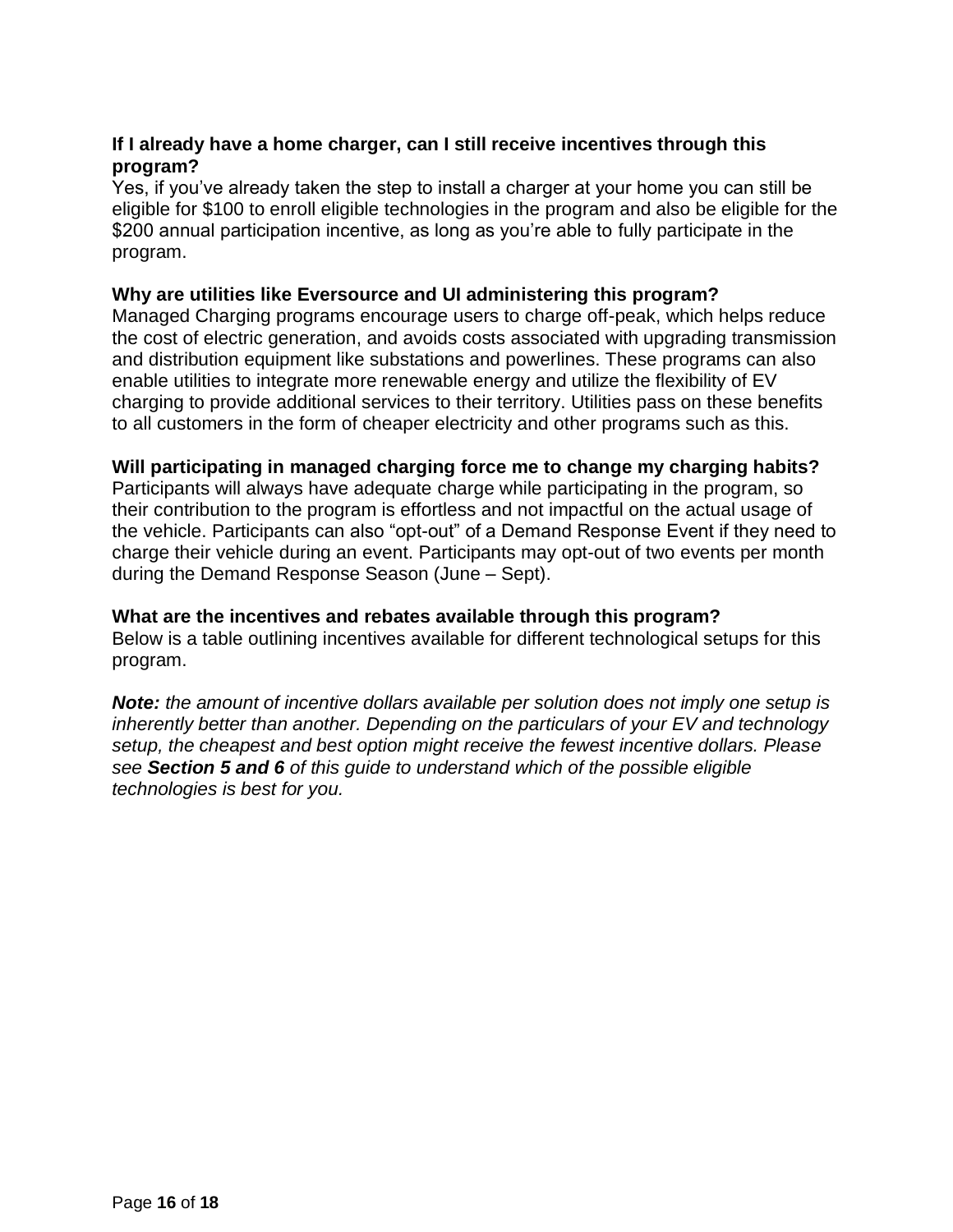| <b>Customer Scenario</b>                            |                                  | <b>Networked</b><br>Level 2<br><b>Charger</b><br><b>Rebate</b><br>(up to) | Wiring<br><b>Upgrade</b><br>to 240 <sub>v</sub><br><b>Rebate</b><br>(up to) | <b>One-Time</b><br><b>Enrollment</b><br><b>Incentive</b> | <b>Baseline</b><br><b>Managed</b><br><b>Charging</b><br>Program<br>(up to) $*$ |
|-----------------------------------------------------|----------------------------------|---------------------------------------------------------------------------|-----------------------------------------------------------------------------|----------------------------------------------------------|--------------------------------------------------------------------------------|
| <b>New</b><br><b>Networked L2</b>                   | Needs 240v<br><b>Outlet</b>      | \$500                                                                     | \$500                                                                       | \$0                                                      | $$200$ /year                                                                   |
| Charger                                             | Has 240v<br>Outlet               | \$500                                                                     | \$0                                                                         | \$0                                                      | $$200$ /year                                                                   |
| <b>Telematics</b><br>with                           | Needs 240v<br><b>Outlet</b>      | \$0                                                                       | \$500                                                                       | \$100                                                    | $$200$ /year                                                                   |
| Non-<br><b>Networked L2</b><br>Charger              | <b>Has 240v</b><br><b>Outlet</b> | \$0                                                                       | \$0                                                                         | \$100                                                    | $$200$ /year                                                                   |
| <b>All Other L2</b><br><b>Chargers</b><br>(UI ONLY) | No Wiring<br>Rebate              | \$0                                                                       | \$0                                                                         | \$100                                                    | $$200$ /year                                                                   |

*\*These incentives accrue over the first year of participation in the Baseline Managed Charging program. Participating customers are eligible for up to an additional \$200 per year in years 2 and 3 of the Baseline program.* 

### **When will I receive my incentives?**

Enrollment incentives and relevant rebates will be distributed via check 10 business days after meeting all eligibility requirements, including proof of purchase and installation. Participants in the Managed Charging will receive ongoing incentives through the demand response season (June-Sept). These payments will be distributed via gift card in October following the end of the demand response season. Each month in this season, the participant is eligible for \$50 if they do not miss more than two events in that month. Participants will be notified of their progress and performance throughout the season.

#### **What charging technologies are required to qualify?**

There are many technologies that can participate in this program, and this list is always expanding as EV manufacturers expand their capabilities and more smart chargers come into existence. All EV owners with a level 2 charger (Networked or non-Networked) should be able to participate in the program. Please refer to **Section 6** of this guide for information on eligibility and information on the types of devices and vehicles that can participate.

Please also refer to the Qualified Products List ("QPL"). For the UI QPL click [here.](https://www.uinet.com/wps/portal/uinet/smartenergy/electric_vehicles/evprogramsforhome/!ut/p/z1/vZPJbsIwEIafpYccI5ssEI4BBUKbhS3rJTLBSYzIgnHT9u3rSLRUQiVVVdU3j2Z-fzPzG8QgBHGFWpIjRuoKHfk9ioeJPLANU5lCR1soKly5G9t5srYStCQQ3E0YyiD-ST385uiwr94HMYjTijWsANEzqTBDOU2uPQiwwGiPqQDPJaIMV5jmbwLER5wyStKkxQVJj_jMQ21D65yi8pzVtKhL3Ck3KdmDKFPHGcK7TEyHA1lUMjgSdwpWRS3DqqzAMdSg1GUHUzuZW-5Et5Kp62yNcAsiAXoLx9jq83XifKEyL1Sbjsq4UBkfVP4nleEvL1SzmpodVdC3kvj-QIOOtGdnfRoRZxhdFaC_GHAFe6asJq6kWSMQtAS_AK-qacldtPndKFeeseYv_ctUTQge-7zGP4NE7amd82YQK0RSZTUIb6zEQzdW4qXkcDrFOjdrXTH8ykD4x25tSs8rNbkUQ3hQ81J7FefB0tIf3gGwA6gY/dz/d5/L2dBISEvZ0FBIS9nQSEh/?WCM_GLOBAL_CONTEXT=%2FUINETAGR_Navigation%2FHeader%2FSmartEnergy%2FElectric_Vehicles%2FEVProgramsForHome) For the Eversource QPL click [here.](https://www.eversource.com/content/ct-c/residential/save-money-energy/clean-energy-options/electric-vehicles/charging-station-rebates)